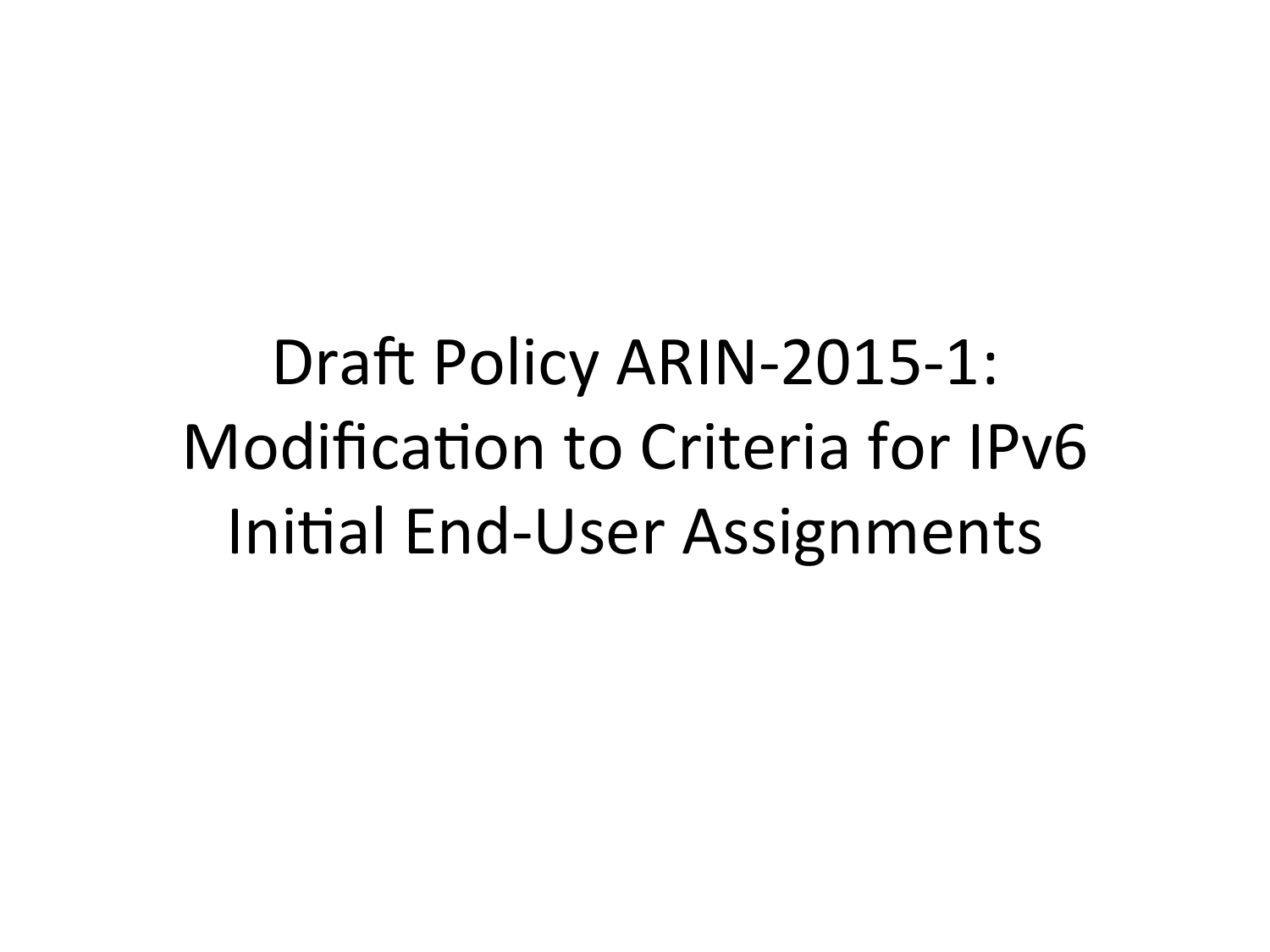## Problem Statement

- Current policy for assignment to end users excludes a class of users whose costs to renumber would far exceed what current policy is designed to mitigate.
- Without direct assignments, these smaller enterprises are less likely to adopt IPv6 soon, or are likely to adopt measures (such as using  $ULA + NAT66$ ) widely held to be damaging to the IPv6 Internet.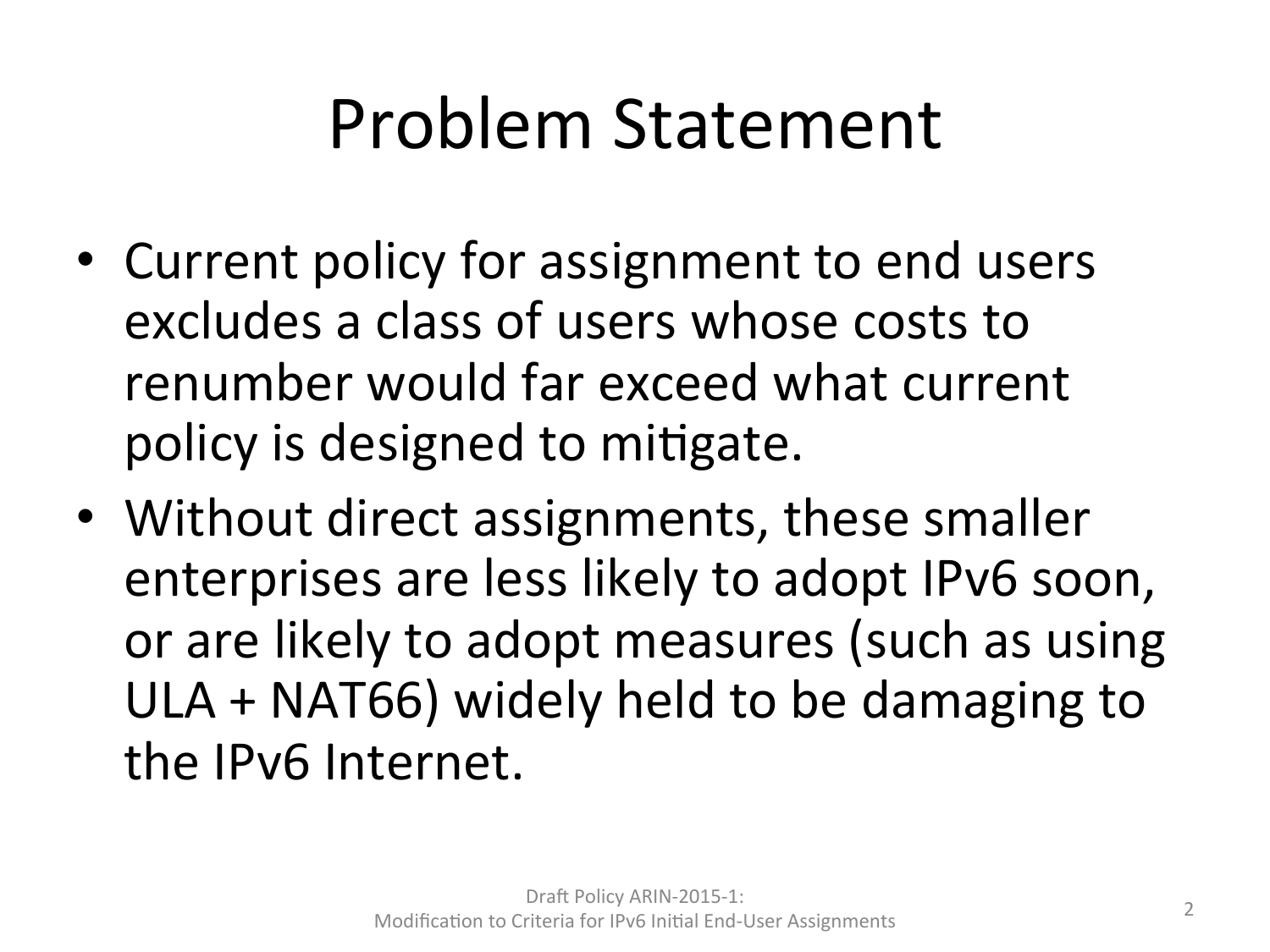# Policy Statement

#### Add red text to NRPM  $6.5.8.1$ :

Organizations may justify an initial assignment for addressing devices directly attached to their own network infrastructure, with an intent for the addresses to begin operational use within 12 months, by meeting one of the following criteria:

- a. Having a previously justified IPv4 end-user assignment from ARIN or one of its predecessor registries, or;
- b. Currently being IPv6 Multihomed or immediately becoming IPv6 Multihomed and using an assigned valid global AS number, or;
- c. By having a network that makes active use of a minimum of 2000 IPv6 addresses within 12 months, or;
- d. By having a network that makes active use of a minimum of 200/64 subnets within 12 months, or:
- e. By having a contiguous network that has a minimum of 13 active sites within 12 months, or;
- f. By providing a reasonable technical justification indicating why IPv6 addresses from an ISP or other LIR are unsuitable.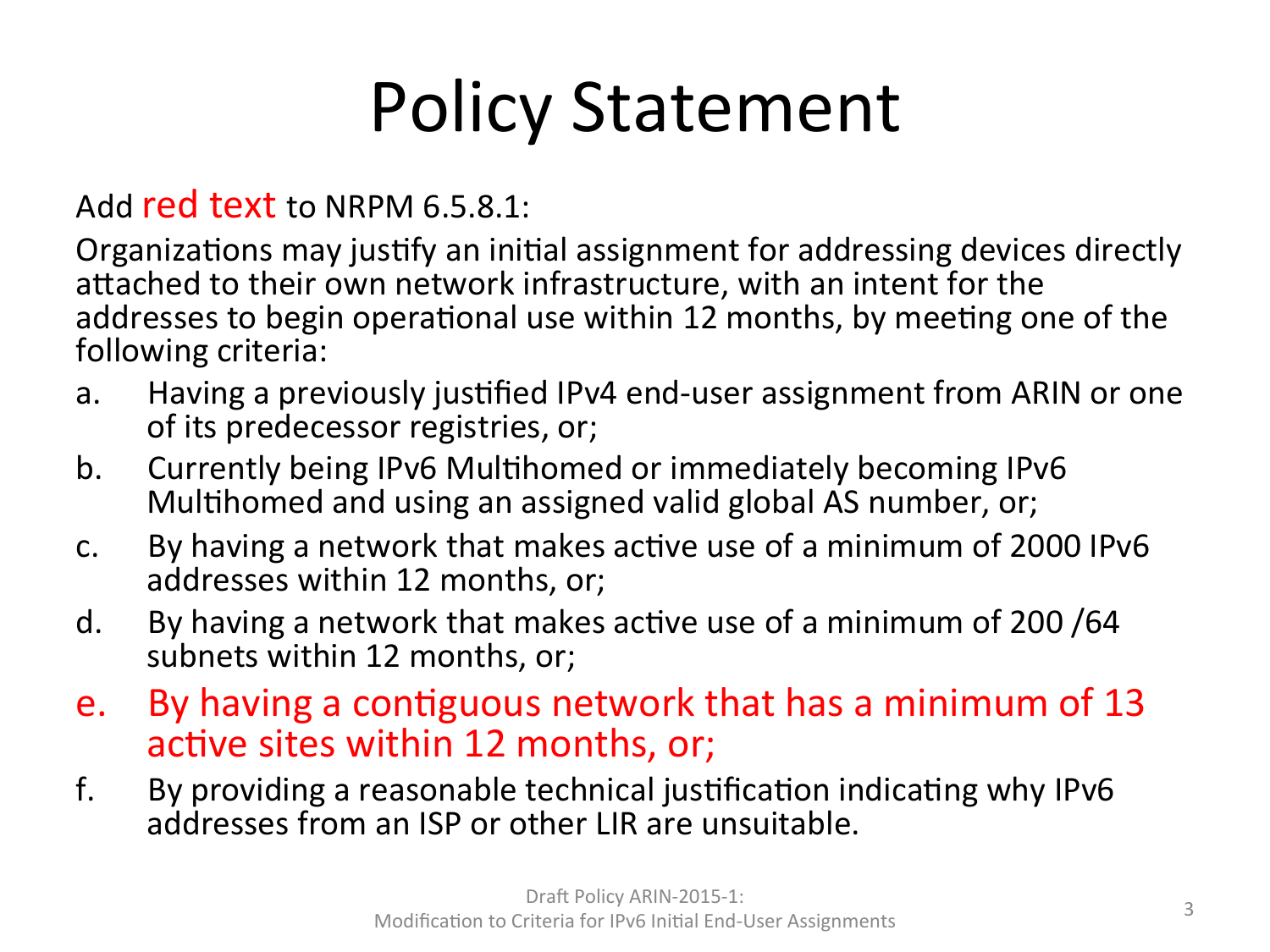## Rationale

- Orgs with many sites have renumbering costs equal to end-users who would qualify for an assignment under 6.5.8.1 c. and d.
- To balance DFZ's costs of carrying the prefix vs. org's renumbering cost:
	- $-$  Sites must be in a contiguous network, so the assignment can be announced as one route
	- $-$  13-site minimum threshold, based on NRPM 6.5.8.2 (which requires  $13+$  sites to receive a  $/40$ initial assignment).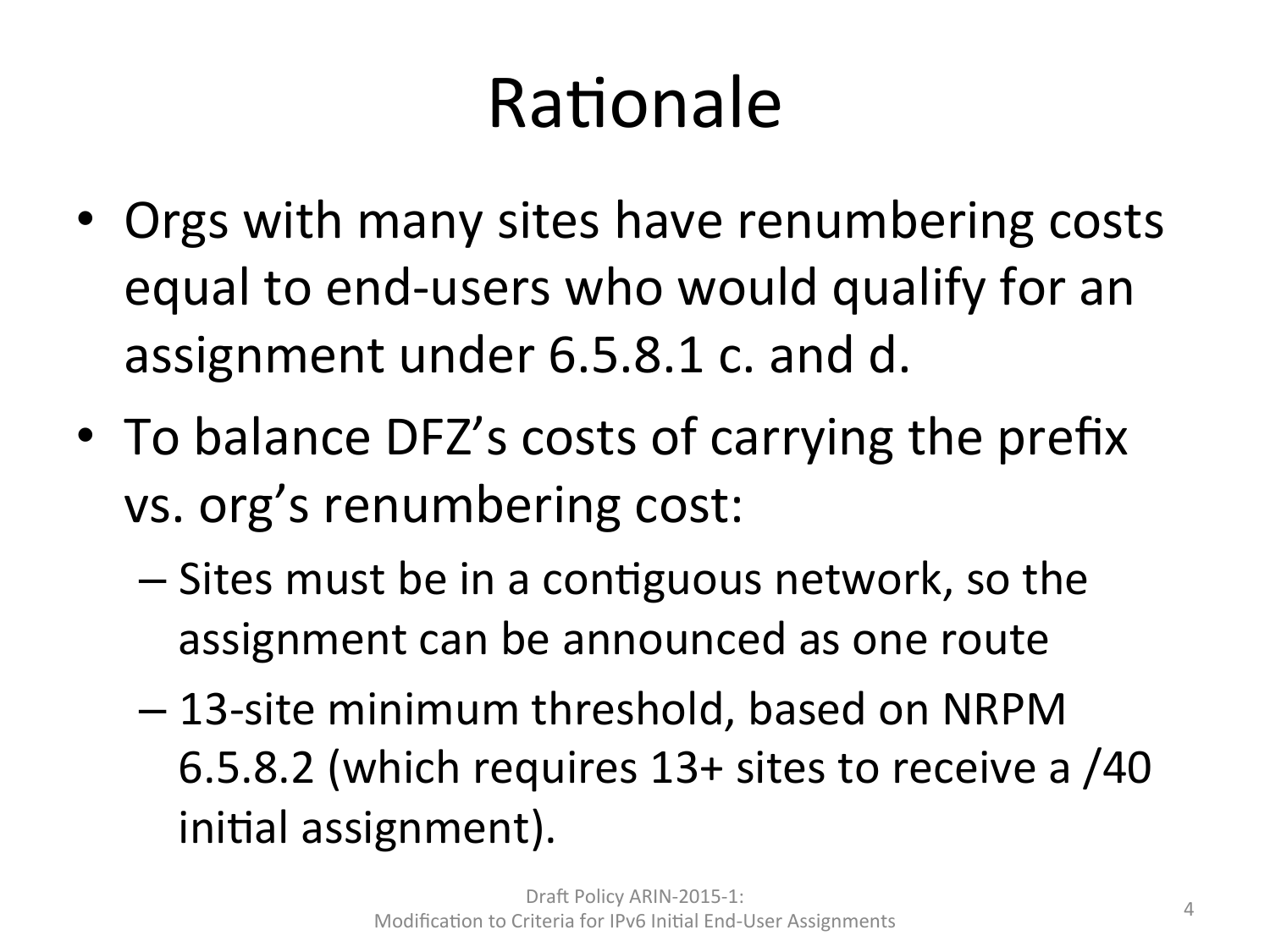# Example

Example of an end-user who would not qualify under 6.5.8.2 c. or d.:

- 50 locations (IPVPN) spread across the continent
- 10 staff per location (average; 500 total)
- 20 devices per location (average; 1000 total)
- 2 subnets (voice & data) per location (average, 100 total)
- Not multihomed
- Currently using RFC1918 IPv4 space + NAT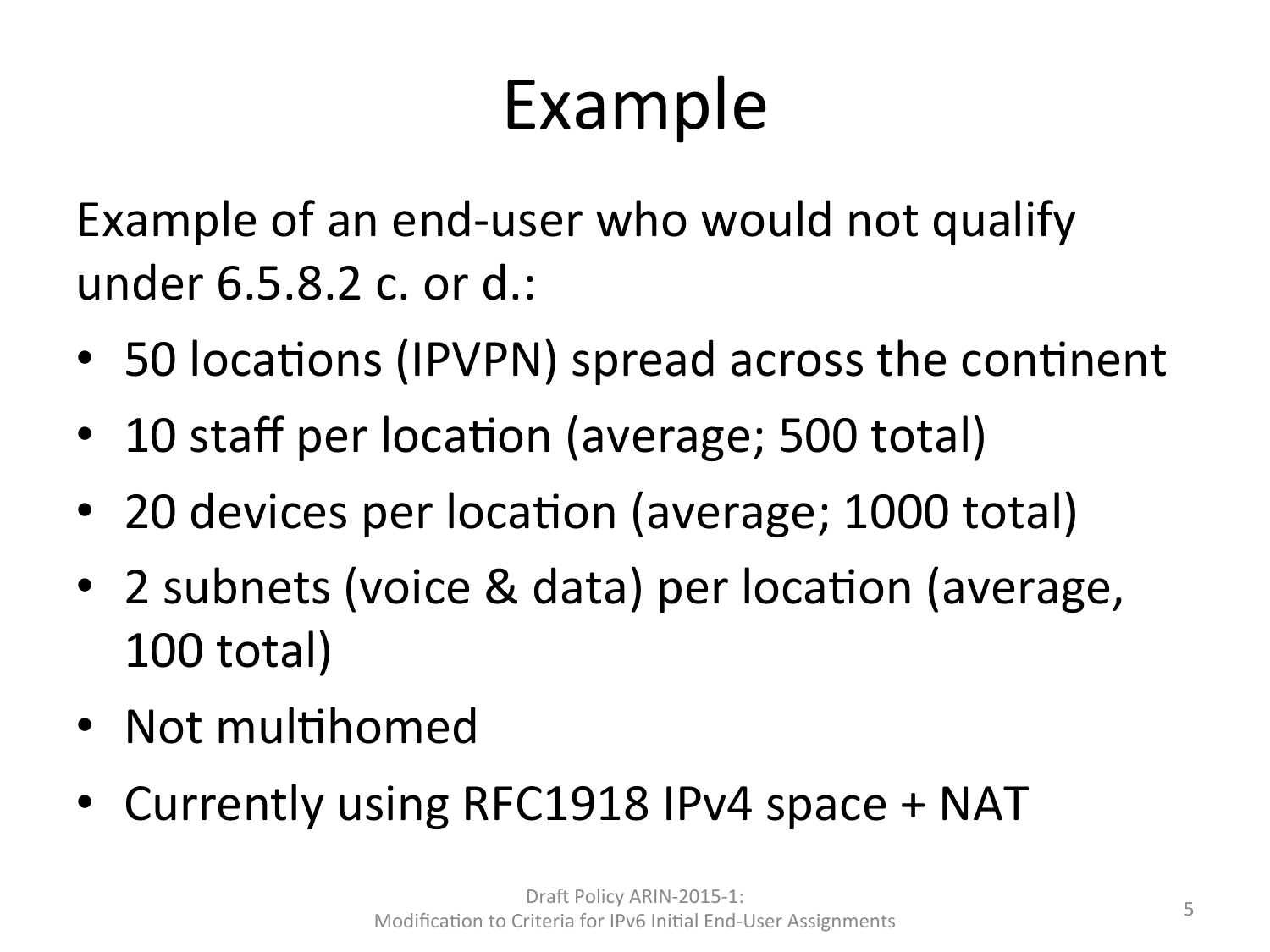# Existing options are wasteful

- Requiring the end-user to multihome under NRPM 6.5.8.2 b. is wasteful, as they are using an IPVPN, and multihoming provides benefit only for Internet transit, not within their IPVPN.
- Requiring the end-user to acquire and route an IPv4 direct assignment under NRPM 6.5.8.2.a. in order to be able to get a direct IPv6 assignment is also wasteful and expensive.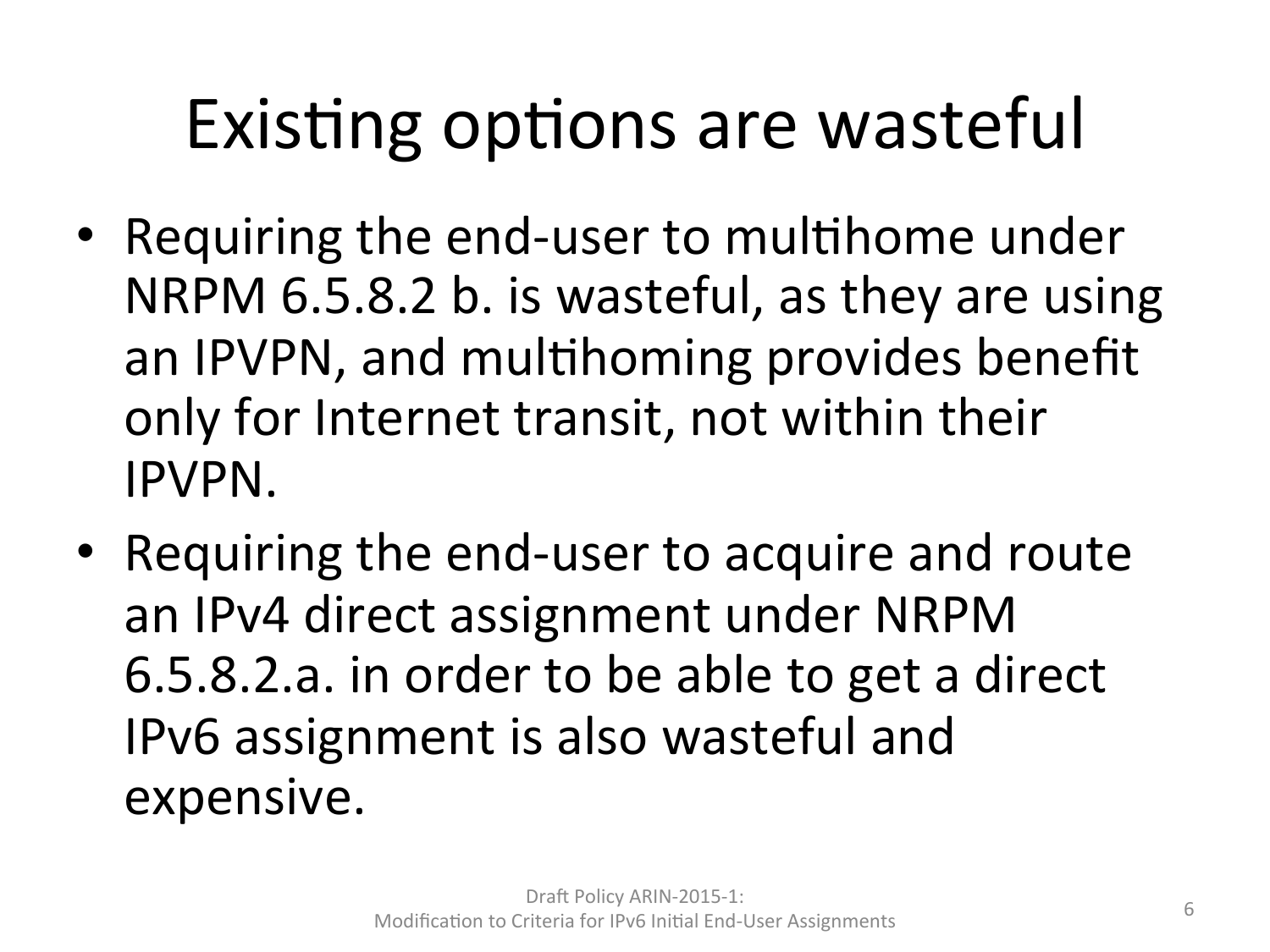# Discussion

- Do you support making it easier for organizations like this to get a direct IPv6 assignment from ARIN?
- Are the thresholds and constraints in this draft policy adequate? Too loose? Too strict?
- Are there any legitimate use cases this draft policy doesn't cover?
- Any other questions/concerns/suggestions?